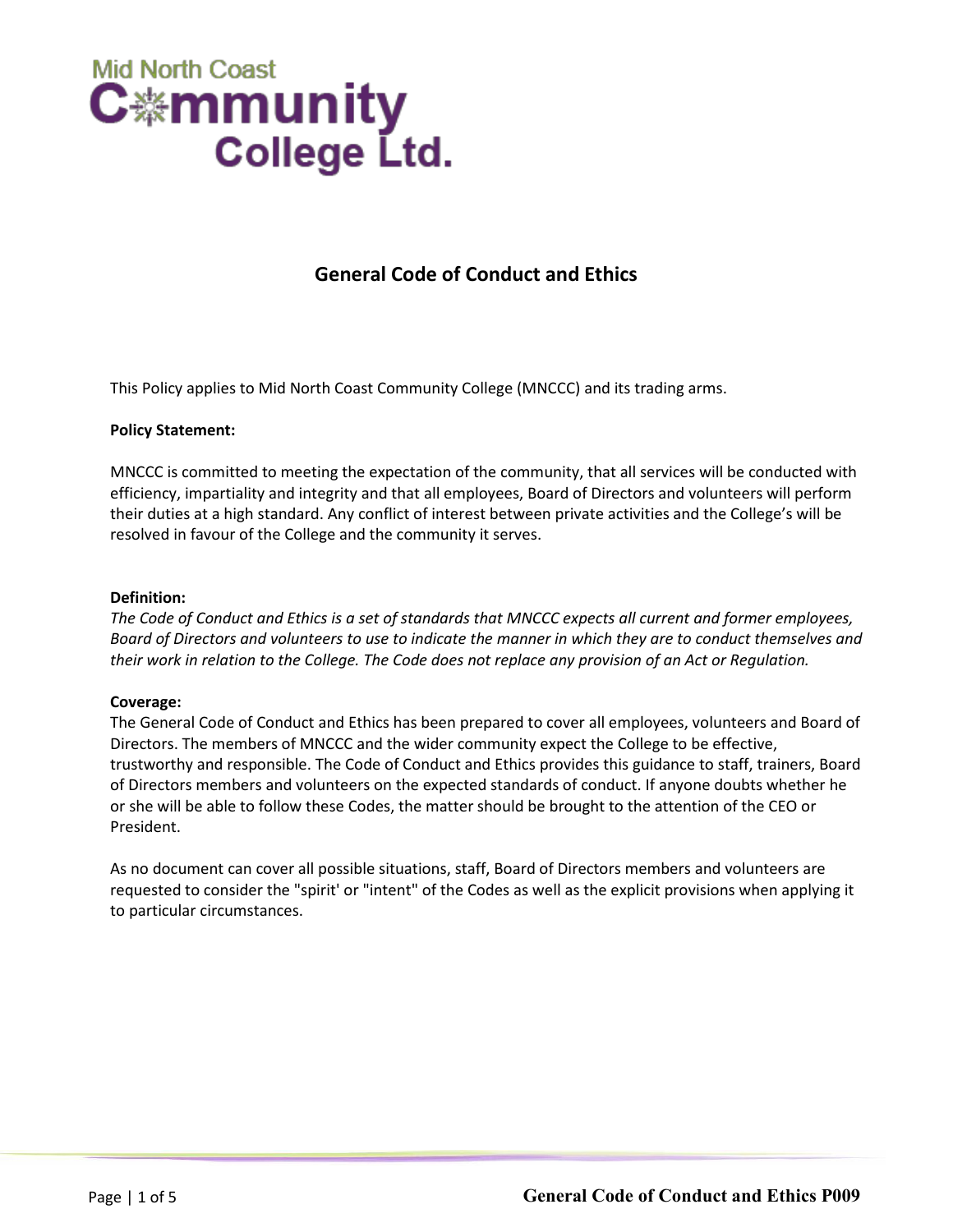# **Mid North Coast** C.≝mmunity **College Ltd.**

#### **Principles:**

Staff, Board of Directors and volunteers need to adopt the following principles when performing their duties:

- Responsibility to MNCCC for any duties undertaken on behalf of the College;
- Respect for people and cultural sensitivity;
- Integrity and accountability;
- Responsive to student needs to support an adult-learning environment;
- Responsive to the needs of non-students who support other services provided by the College;
- Adhere to all laws and regulations made by commonwealth, state and local authorities;
- Economy, effectiveness and efficiency.

### **Interactions with Students and Service Users:**

Staff, Board of Directors and volunteers must treat each student and service users with dignity and fairness, recognise we are all different and have different views on politics, religion and matters of community interest. Acknowledge the adult environment and the experience and life skills which adults bring to the class.

Students with a disability are to receive support and positive approaches which will focus on their abilities and allow them to reach maximum potential.

The above principles apply equally to non-student users of College services.

### **Discrimination and Bullying:**

You must not bully, discriminate, or support others who bully and/or discriminate against colleagues, students or members of the community on the grounds of sex, pregnancy, age, race (including their colour, nationality, descent, ethnic or religious background), marital status, disability, homosexuality or transgender.

Such bullying or discrimination may constitute an offence under the current Anti-Discrimination Act. All forms of bullying and discrimination may constitute a breach of the current Work Health and Safety Act if a risk of physical or psychological injury results from the bullying or discrimination.

Staff, Board of Directors and volunteers are to be watchful for any student being harassed by another and any such incidents are to be reported immediately to the CEO.

### **Performance of Duties**

**Staff and volunteers are required to:**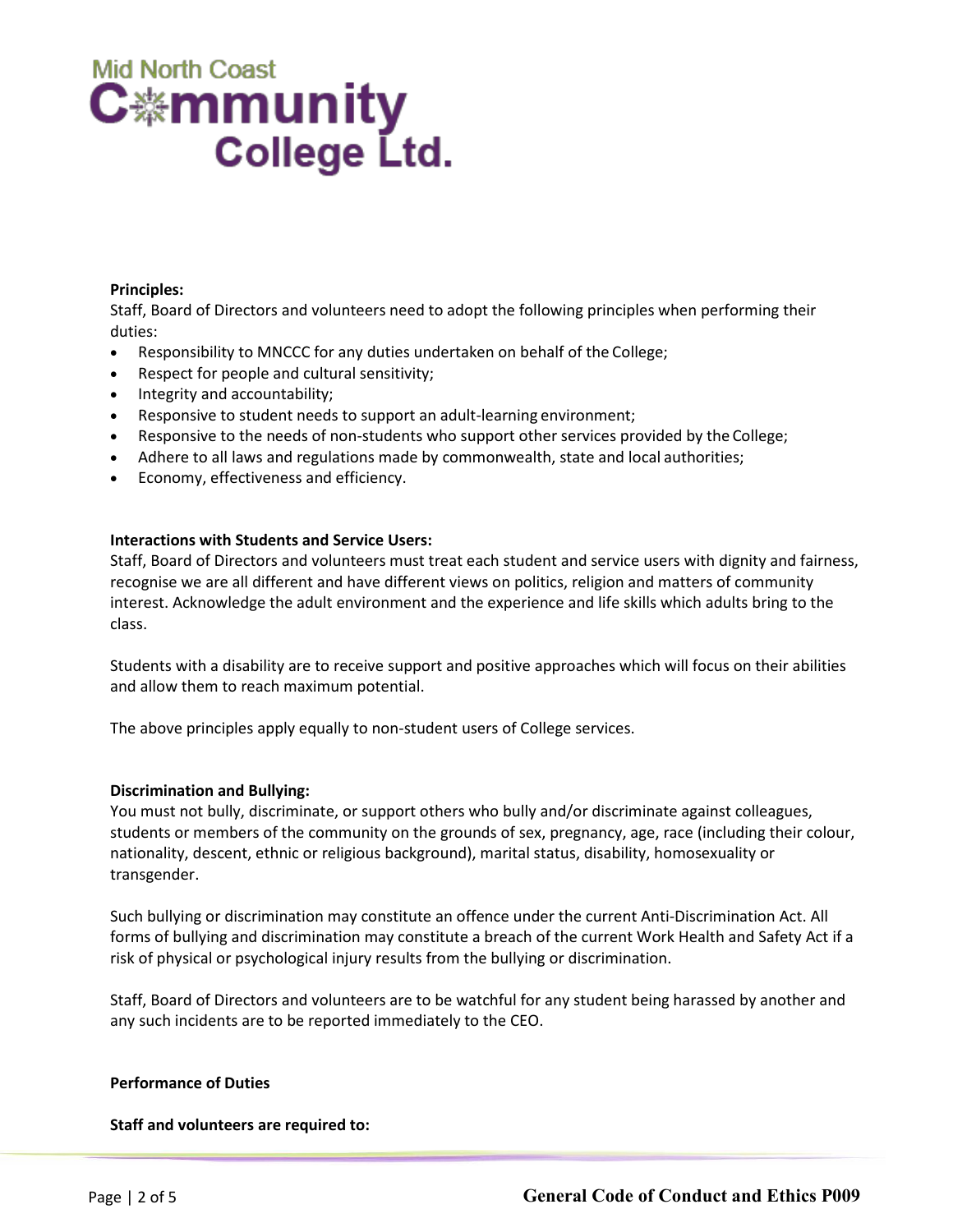# **Mid North Coast** C.⊯mmunity **College Ltd.**

- Perform all duties in accordance with the MNCCC Policy and Procedures.
- Act honestly and not make misleading or false representations.
- Make sure that confidential and sensitive information in any form (eg documents, computer files, student records, member records) cannot be accessed by unauthorised persons and that sensitive material is securely stored.
- Wear clothing that is clean, tidy and appropriate for the type of course or activity, including workplace health and safety requirements if necessary, and in keeping with the image of the organisation. Smoking is not permitted during class time or on the premises.
- Participate in quality improvement activities and provide feedback on systems, policies and procedures so improvements can be identified.

### **Additionally, all staff are required to:**

• Attend staff meetings. Part time and casual staff are encouraged to attend staff meetings even if they occur on a day when the person is not working. No payment will be made to staff if they attend meetings outside normal working hours. However, they are entitled to time-in-lieu. If they are unable to attend the staff meeting they are required to read the minutes and make themselves familiar with the issues raised and resolved.

### **Board of Directors are required to:**

- Ensure that you are kept informed about the performance of the organisation (financial, operational, compliance with contracts and laws)
- Make decisions which are for the benefit of the whole organisation. The law says that, as a committee member, you do not represent the interests of any person or group either inside or outside of the organisation.

### **Public Communication:**

- All communication for public and member information must be authorised by the CEO before distribution.
- Any media contact requiring a public statement reflecting the views of the organization or any part ofit must be referred to the CEO or the President who will determine the appropriateresponse.
- The CEO must be notified of any media interviews by any staff or Committee member, prior to the interview and before publication.
- Any public statement relating to College operations requires prior authorisation from the CEO.
- Any public statements relating to College governance requires prior authorisation of the President or other person delegated by the President.
- Any written or electronic communication that identifies or is owned by the College is not be used to express or circulate personal views or opinions of staff, Committee or College representatives.

### **Privacy Policy** (Refer to Privacy Policy OSS009):

Staff, Board of Directors and volunteers will not disclose personal information collected from a person to a third party without the written consent of the person concerned, except where it is required:

By law,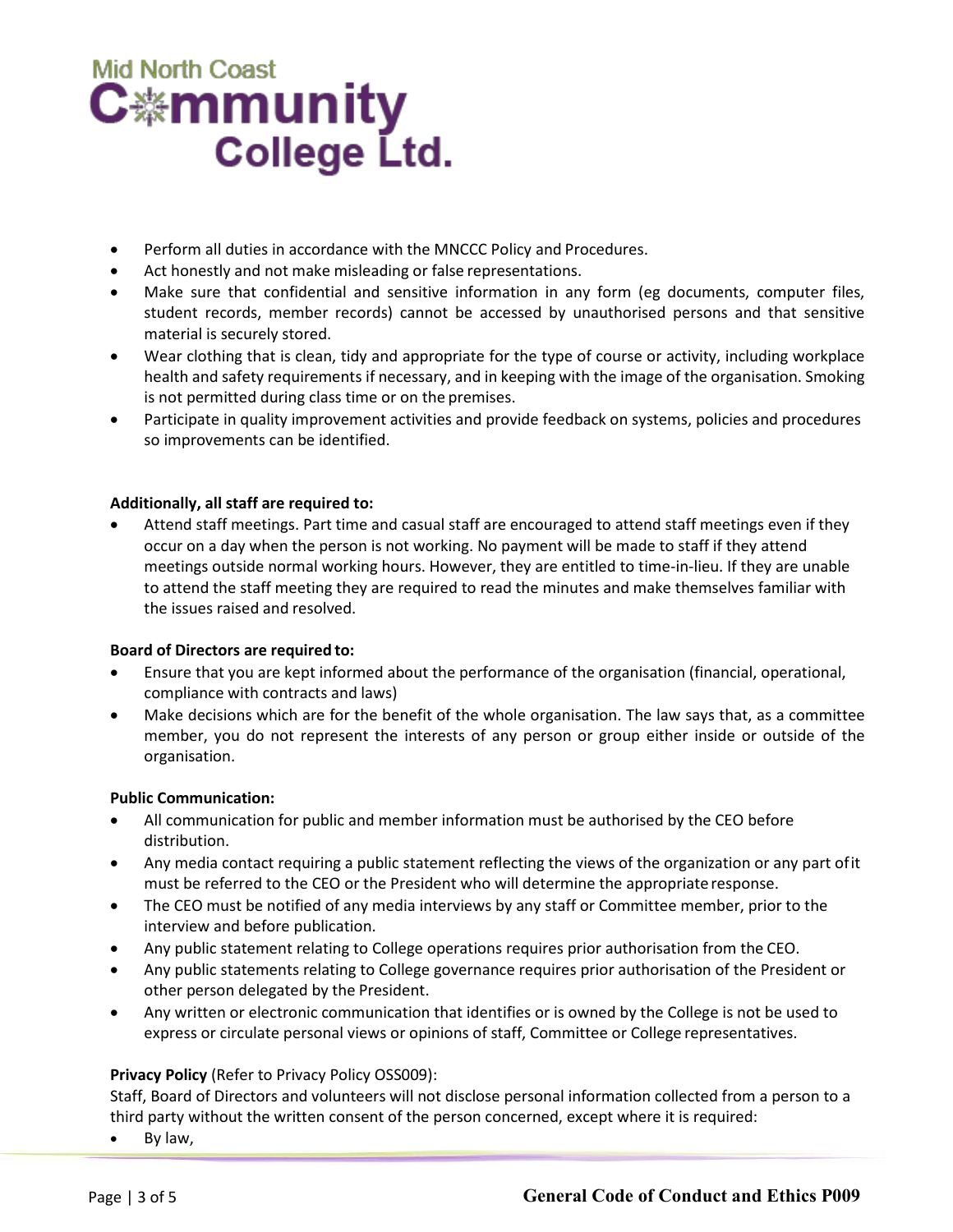# **Mid North Coast** C<sub>举</sub>mmunity **College Ltd.**

- To comply with the Standards for National Regulation,
- To lessen or prevent a serious and imminent threat to an individual's life, health or safety; or a serious threat to public health or public safety, or
- As part of a necessary investigation into suspected unlawful activity, and its use or disclosure to relevant persons or authorities.

### **Conflicts of Interest:**

Conflicts of interest exist when it is likely that you could be influenced, or it could be perceived that you are influenced by a personal interest when carrying out your duties. Conflicts of interest that lead to biased decision making may constitute corrupt conduct.

Staff, Board of Directors and volunteers must declare to the CEO if a conflict of interest may exist and outline the nature of the conflict in accordance with the MNCCC Conflict of Interest Policy.

Staff, Board of Directors and volunteers must not sell or promote to students related goods or services from which they stand to gain.

Staff, Board of Directors and volunteers must not accept any gifts or benefits, the receipt or expectation of which might in any way tend to influence, or appear to influence, you in your duties.

### **Workplace Health and Safety:**

It is the responsibility of all staff, Board of Directors and volunteers to act in accordance with the workplace health and safety legislation and MNCCC policies and use security and safety equipment provided. You are responsible for the safety in your work area by:

- following the safety and security directives of the CEO, President or co-coordinator; and
- advising the CEO as soon as possible verbally, and follow up in writing, any incidents and/or potential hazards that have occurred or could occur involving staff or students.

### **Complaints and Grievances:**

In the event of an unresolved grievance with a student or colleague, advise the CEO who will mediate the issue.

In the event of an unresolved grievance with the CEO, the matter may be referred to the full Board of Directors through the President.

All complaints will be dealt with in accordance with the MNCCC's Complaint Handling Policy.

### **Conduct of Former Staff, Board of Directors Members and Volunteers:**

Former staff, Board of Directors and volunteers must not use, or take of any information obtained in the course of their duties until it has either become publicly available or an approval for use has been obtained from the CEO.